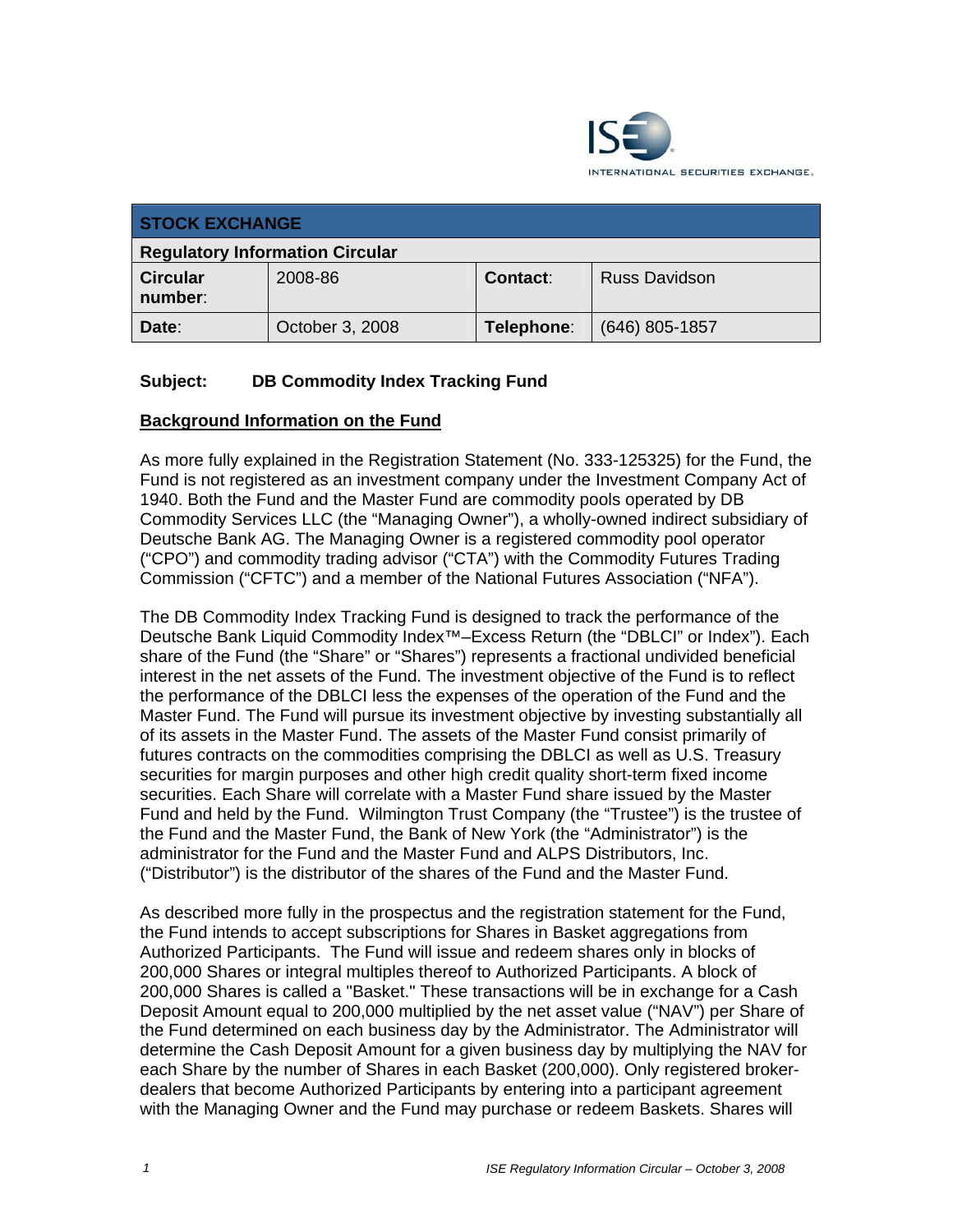be offered to the public from time to time at prices that will reflect, among other things, the prices of the underlying futures contracts comprising the DBLCI and the trading price of the Shares at the time of the offer. Market prices for the Shares may be different from the NAV per Share. Except when aggregated in Baskets, Shares are not redeemable securities.

The NAV of the Fund is obtained by subtracting the trust's expenses and liabilities on any day from the value of the underlying futures contracts comprising the DBLCI held by the Fund on that day. The NAV per Share is obtained by dividing the NAV of the Fund on a given day by the number of Shares outstanding on that date. On each day on which the American Stock Exchange ("Amex") is open for regular trading, as promptly as practicable after 4:00 p.m. Eastern time ("ET"), the Administrator will determine the NAV and NAV per Share. The Administrator will value all futures contracts based on that day's settlement price. However, if a futures contract on a trading day cannot be liquidated due to the operation of daily limits or other rules of an exchange upon which such futures contract is traded, the settlement price on the most recent trading day on which futures contract could have been liquidated will be used in determining NAV.

At or about 4:00 p.m. ET each business day, the Administrator will determine the Cash Deposit Amount for orders placed by Authorized Participants received before 10:00 a.m. ET that day. Purchase orders placed by 10:00 a.m. ET are irrevocable. Baskets are issued as of 12:00 noon ET, on the business day immediately following the purchase order date (T+1) at NAV per share as of the closing time of the Amex or the last futures exchange to close on which the Index Commodities are traded, whichever is later, on the purchase order date if the required payment has been timely received. The Administrator will also at the same time determine an "Indicative Cash Deposit Amount" that Authorized Participants can use as an indicative amount of cash to be deposited for issuance of the Shares on the next business day. The Cash Deposit Amount, the Indicative Cash Deposit Amount and the NAV are communicated by the Administrator to all Authorized Participants via facsimile or electronic mail message and will be available on the Fund's website at www.dbcfund.db.com. The most recently reported NAV for the Shares will also be available on the Amex's website at www.amex.com

The Fund's expense ratio, in the absence of any extraordinary expenses and liabilities, is expected to be up to 1.90% of the net assets of the Fund but may be lower based on actual expenses incurred.

DTC serves as securities depository for the Shares, which may be held only in bookentry form. Stock certificates will not be issued. DTC, or its nominee, is the record or registered owner of all outstanding shares of the Fund.

The Shares are subject to various fees and expenses described in their Registation Statement.

For a more complete description of the Fund, visit the Fund's website, www.bdcfund.db.com, or consult the Fund's prospectus.

#### **Indicative Fund Value**

In order to provide updated information relating to the Fund for use by investors, professionals and persons wishing to create or redeem Shares, the Amex will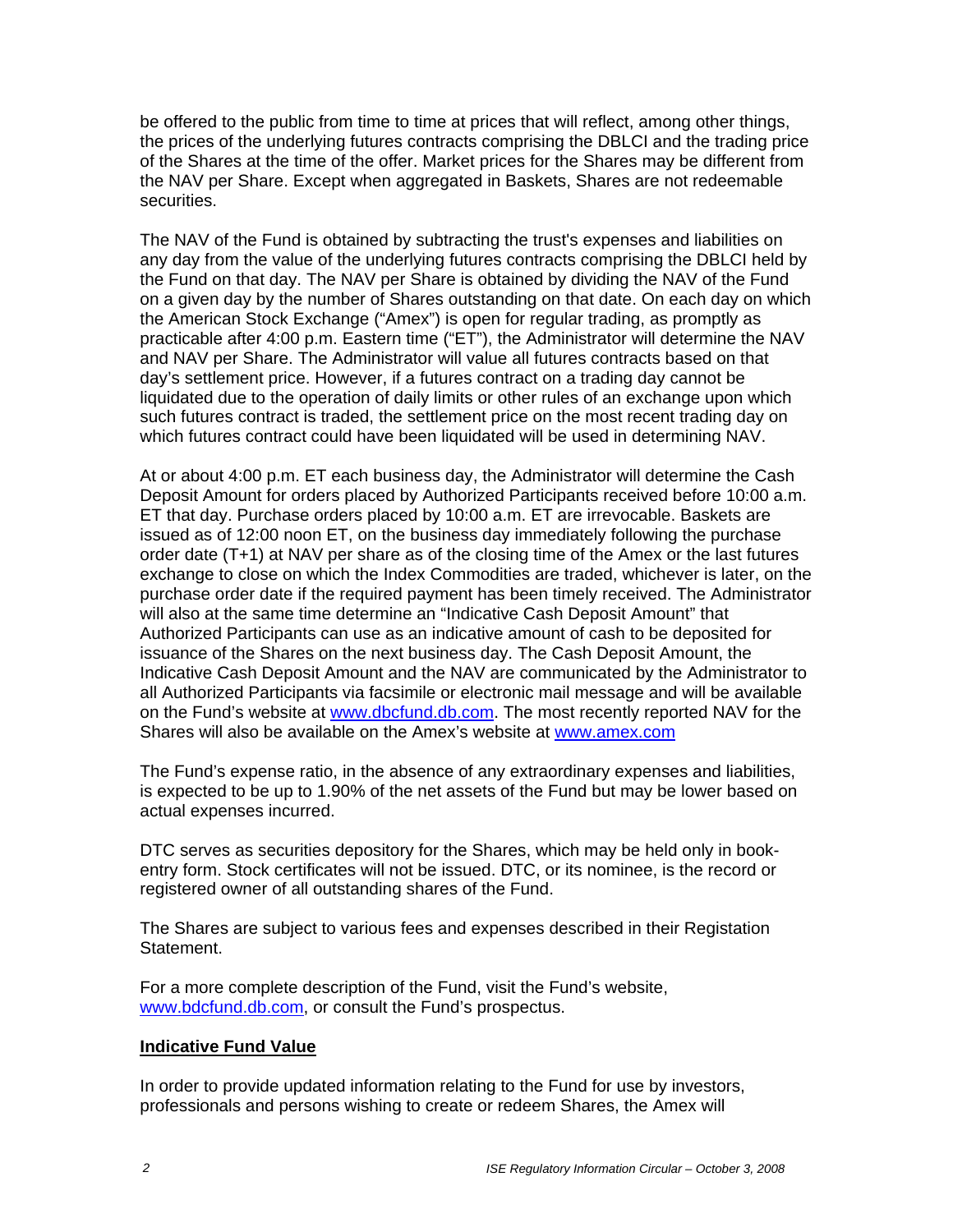disseminate through the facilities of Consolidated Tape Association ("CTA"), an updated Indicative Fund Value (the "Indicative Fund Value"). The Indicative Fund Value will be disseminated on a per Share basis every 15 seconds during regular Amex trading hours of 9:30 a.m. to 4:15 p.m. ET under the index symbol "DBCIIV". The Indicative Fund Value will be calculated based on the cash required for creations and redemptions (i.e. NAV per Share x 200,000) adjusted to reflect the price changes of the Index commodities held by the Master Fund. The Indicative Fund Value will not reflect price changes to the price of an underlying commodity between the close of trading of the futures contract at the relevant futures exchange and the close of trading on the Exchange at 4:00 p.m. ET. The value of a Share may accordingly be influenced by nonconcurrent trading hours between the Exchange and the various futures exchanges on which the futures contracts based on the Index commodities are traded. The Indicative Trust Value on a per Share basis disseminated during Amex trading hours should not be viewed as a real time update of the NAV, which is calculated only once a day by the Administrator.

#### **Availability of Information Regarding the Underlying Commodities Index**

DBLCI is intended to reflect the performance of aluminum, corn, crude oil, gold, heating oil and wheat. The notional amounts of each commodity included in the Index relate to the historical levels of the world's production and supplies of such Index commodities.

The Index is calculated by DB London during the trading day on the basis of the most recently reported trade price for the most active futures contract relating to the Index commodities and then applying such prices to the relevant notional amount. The Index will be calculated and disseminated every 15 seconds through Bloomberg, Reuters and on the DB London website at http://index.db.com. The Index includes provisions for the replacement of expiring futures contracts. This replacement takes place over a period of time in order to lessen the impact on the market for such Index commodity. Such replacements occur monthly (other than in November) during the first week of the month in the case of futures contracts relating to crude oil and heating oil and annually in November in the case of futures contracts relating to aluminum, gold, corn and wheat. Rebalancing occurs annually in November during the first week in the case of futures contracts relating to all Index commodities. The Index is adjusted annually in November to rebalance its composition in order to ensure that each of the Index Commodities are weighed in the same proportion that such Index Commodities were weighed on December1, 1988 (the "Base Date"). The Index has been calculated back to the Base Date. On the Base Date, the closing level was 100.

The daily settlement prices for the futures contracts on the Index commodities are publicly available on the websites of the futures exchanges trading the particular contracts. The particular futures exchange with website information is set forth as follows: (i) aluminum – London Metals Exchange (LME) at www.lme.com; (ii) corn and wheat – Chicago Board of Trade (CBOT) at www.cbot.com; and (iii) crude oil, heating oil and gold – New York Mercantile Exchange (NYMEX) at www.nymex.com. In addition, various data vendors and news publications publish futures prices and data. The futures quotes and last sale information for the commodities underlying the Index are also widely disseminated through a variety of market data vendors worldwide, including Bloomberg and Reuters. In addition, complete real-time data for such futures is available by subscription from Reuters and Bloomberg. The CBOT, LME and NYMEX also provide delayed futures information on current and past trading sessions and market news free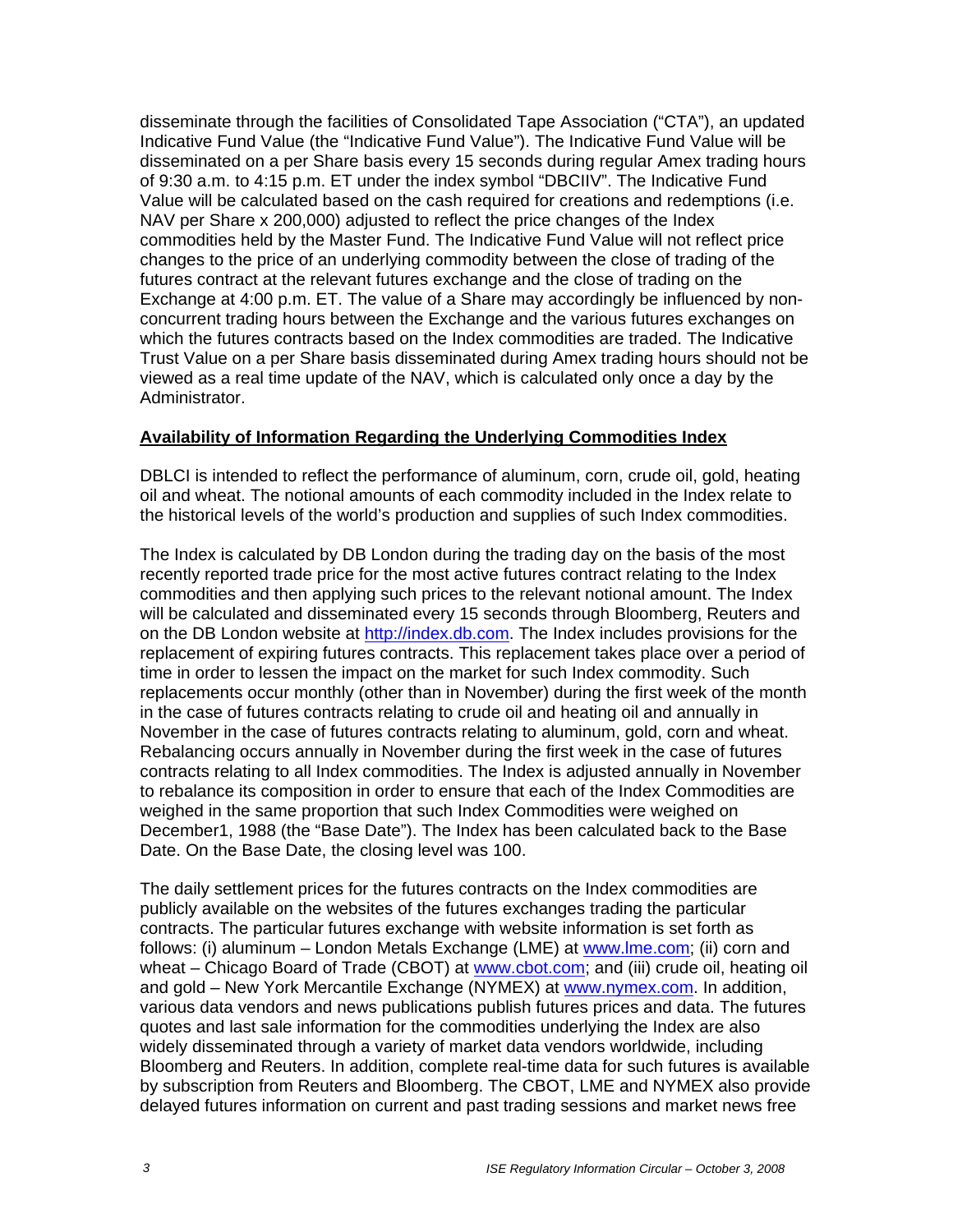of charge on their respective websites. The specific contract specifications for the futures contracts are also available from the futures exchanges on their websites as well as other financial informational sources.

# **Purchases and Redemptions in Creation Unit Size**

Equity EAMs are hereby informed that procedures for purchases and redemptions of Shares in Baskets are described in the prospectus for the Fund, and that Shares are not individually redeemable but are redeemable only in Baskets or multiples thereof.

## **Principal Risks**

An investment in the Shares carries certain risks.

- The Shares are created to reflect the performance of the DBLCI, these risks include the risk that market price of the Shares will be subject to fluctuations similar to those affecting the futures contracts on the underlying commodities that comprise the DBLCI.
- Owners of the Shares will not have the protections normally associated with ownership of shares in an investment company registered under the Investment Company Act of 1940 but will have the protections afforded by the Commodity Exchange Act to investors in CFTC-regulated commodity pools.
- The SEC has no jurisdiction over the trading of physical commodities such as aluminum, gold, crude oil, heating oil, corm and wheat, or futures on which the value of the Shares are based. There is no regulated source of last sale information regarding physical commodities.
- The Fund will have a limited duration. If certain events occur, at any time, the Trustee will be required to terminate the Fund; otherwise the Fund will terminate automatically on December 31, 2055.
- Shares trade at market prices that may differ from NAV. The NAV of the Shares will fluctuate with changes in the market value of the Fund's assets. The trading prices of the Shares will fluctuate in accordance with changes in the NAV as well as market supply and demand.
- The amount of the discount or premium in the trading price relative to the NAV per Share may be influenced by non-concurrent trading hours between the major commodity futures markets and the Exchange. While the Shares will trade on the Exchange until 4:00 p.m. Eastern Time, liquidity in the market for the futures contracts on the underlying commodities comprising the DBLCI will be reduced after the close of the major commodities futures markets, including the CBOT, CME, NYMEX and LME. The markets for aluminum, corn, wheat, crude oil, heating oil and gold futures typically close at 12:00 p.m., 2:15 p.m., 2:15 p.m., 2:30 p.m., 2:30 p.m. and 1:30 p.m. ET, respectively.

## **Exchange Rules Applicable to Trading in the Shares**

The Shares are considered equity securities, thus rendering trading in the Shares subject to the Exchange's existing rules governing the trading of equity securities.

## **Trading Hours**

The Shares will trade on ISE between 9:00 a.m. and 4:00 p.m. ET.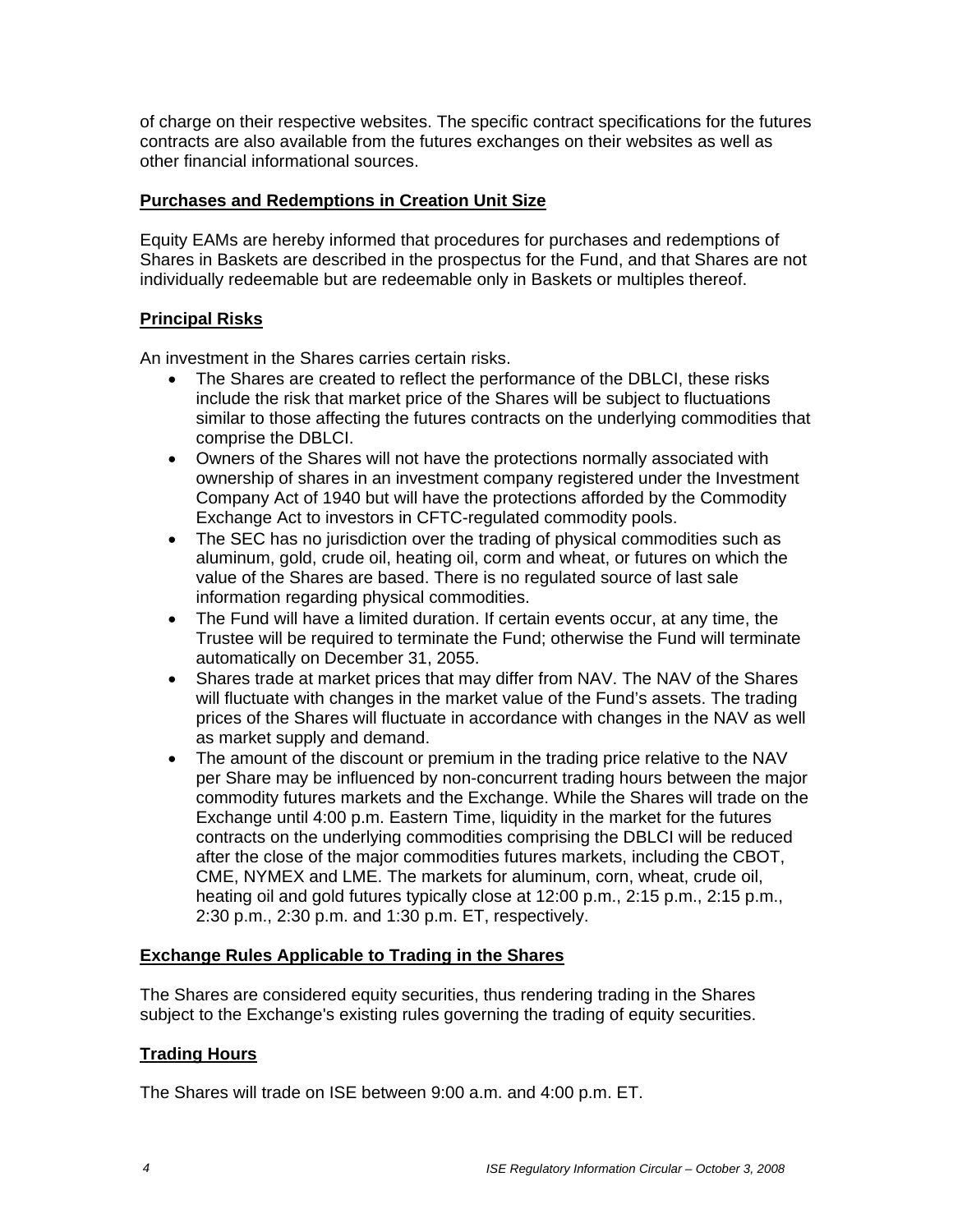Equity EAMs trading the Shares during the Pre-Market Session are exposed to the risk of the lack of the calculation or dissemination of underlying index value or intraday indicative value ("IIV"). For certain derivative securities products, an updated underlying index value or IIV may not be calculated or publicly disseminated in the Pre-Market hours. Since the underlying index value and IIV are not calculated or widely disseminated during Pre-Market hours, an investor who is unable to calculate implied values for certain derivative securities products during Pre-Market hours may be at a disadvantage to market professionals.

## **Trading Halts**

ISE will halt trading in the Shares of a Trust in accordance with ISE Rule 2101(a)(2)(iii). The grounds for a halt under this Rule include a halt by the primary market because it stops trading the Shares and/or a halt because dissemination of the IIV or applicable currency spot price has ceased, or a halt for other regulatory reasons. In addition, ISE will stop trading the Shares of a Trust if the primary market de-lists the Shares.

## **Delivery of a Prospectus**

Pursuant to federal securities laws, investors purchasing Shares must receive a prospectus prior to or concurrently with the confirmation of a transaction. Investors purchasing Shares directly from the Fund (by delivery of the Deposit Amount) must also receive a prospectus.

Prospectuses may be obtained through the Distributor or on the Fund's website. The Prospectus does not contain all of the information set forth in the registration statement (including the exhibits to the registration statement), parts of which have been omitted in accordance with the rules and regulations of the SEC. For further information about the Fund, please refer to the Trust's registration statement.

## **Relief From the Operation of CFTC Rules 4.21, 4.22 and 4.23**

The Commodity Futures Trading Commission's ("CFTC") Division of Clearing and Intermediary Oversight (the "CFTC Division") issued a letter dated July 12, 2006 (the "Relief Letter") granting exemptive relief to the Managing Owner from CFTC Rules 4.21, 4.22 and 4.23. Specifically, the CFTC Division exempted the Managing Owner in connection with the operation of the Fund from: (1) the requirement of CFTC Rule 4.21(b) to obtain a signed acknowledgment of receipt of a disclosure document prior to accepting funds, securities or property from a prospective pool participant with respect to sales of Shares by Authorized Participants when Authorized Participants create additional Baskets, subsequent to the effectiveness of the registration statement; (2) the requirements of CFTC Rule 4.22 to deliver monthly account statements to purchasers of Shares; and (3) the requirement of CFTC Rule 4.23 to keep required books and records at the Managing Owner's main business office to the extent that such books and records are maintained at the offices of the Trustee or Distributor. The exemption from CFTC Rule 4.21(b) is expressly conditioned on the information required in the disclosure document being maintained and kept current on websites of the Fund, Managing Owner, Amex and the SEC.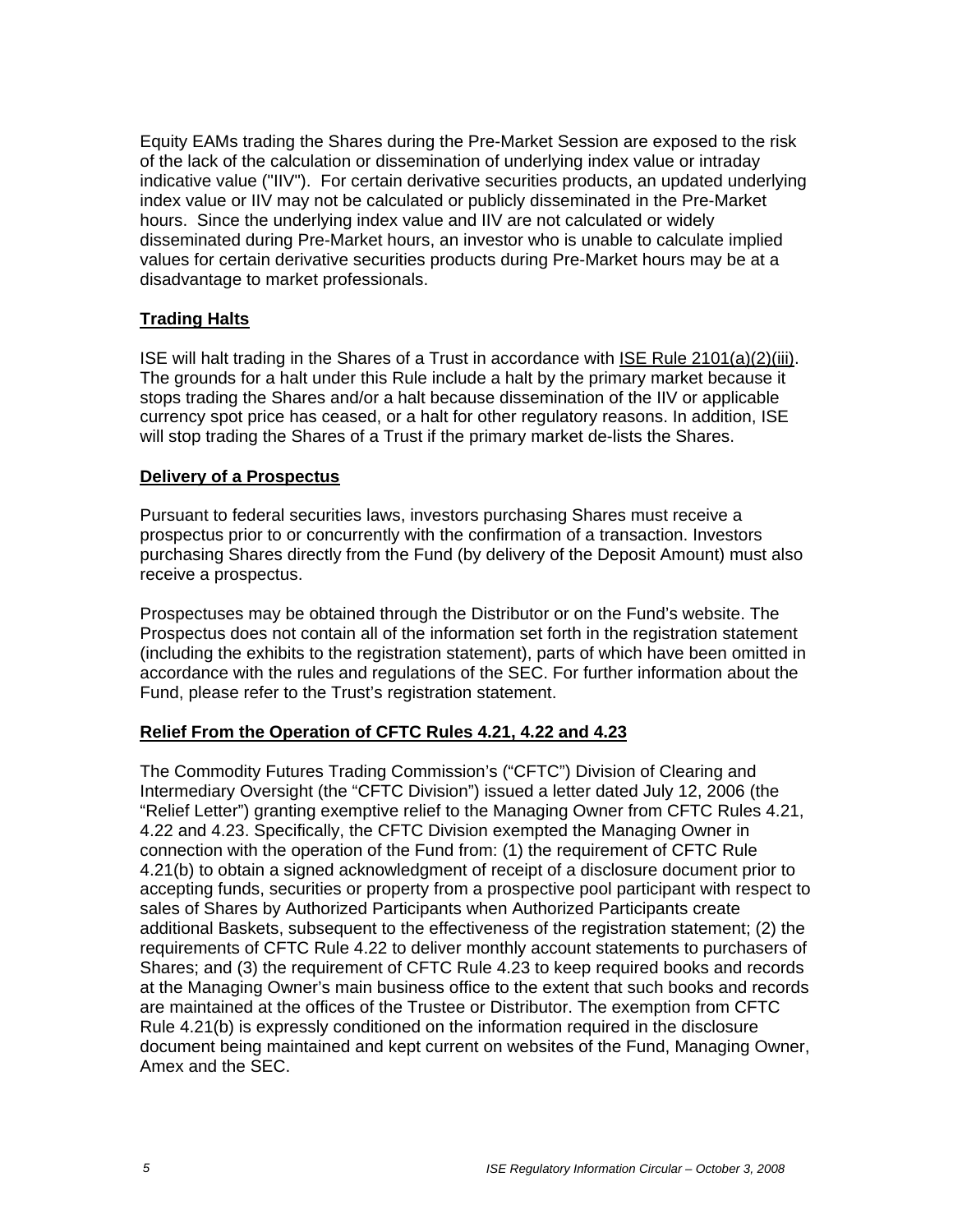For further information regarding these exemptions, members and member organizations are referred to the full text of the Relief Letter and the Fund's registration statement.

## **Exemptive, Interpretive and No-Action Relief Under Federal Securities Regulations**

The SEC has issued exemptive, interpretive or no-action relief from certain provisions of rules under the Securities Exchange Act of 1934 (the "Act") regarding trading in the Shares. As this is only a summary of the relief granted by the SEC, interested members should consult the Letter dated June 21, 2006 from Racquel L. Russell, Esq., Branch Chief, Division of Market Regulation, to George T. Simon, Foley & Lardner LLP, and the Letter dated January 19, 2006 from James A Brigagliano, Assistant Director, SEC Division of Market Regulation to Michael Schmidtberger, Sidley, Austin, Brown & Wood, for more complete information regarding the trading practices relief granted by the SEC.

## **Regulation M Exemptions**

The Fund is exempted under paragraph (d) of Rule 101, permitting persons who may be deemed to be participating in a distribution of the Shares to bid for or purchase Shares during their participation in such distribution. The Fund is also exempted under paragraph (d) of Rule 101 to permit the Index Sponsor, DB London, to publish research during the applicable restricted period on the Fund's website. The No-Action Letter also exempted the Fund under paragraph (e) of Rule 102, permitting the Fund and its affiliated purchasers to redeem Shares in Baskets during the continuous offering of Shares.

# **Section 11(d)(1); SEC Rules 11d1-1 and 11d1-2**

Section 11(d)(1) of the Exchange Act generally prohibits a person who is both a broker and a dealer from effecting any transaction in which the broker-dealer extends credit to a customer on any security which was part of a new issue in the distribution of which he or she participated as a member of a selling syndicate or group within thirty days prior to such transaction.

The SEC has taken a no-action position under Section  $11(d)(1)$  of the Exchange Act if broker-dealers (other than the Distributor) that do not create or redeem Shares but engage in both proprietary and customer transactions in Shares exclusively in the secondary market extend or maintain or arrange for the extension or maintenance of credit on Shares in connection with such secondary market transactions.

The SEC has also taken a no-action position under Section  $11(d)(1)$  of the Exchange Act that broker-dealers (other than the Distributor) may treat Shares, for purposes of Rule 11d1-2, as "securities issued by a registered . . . open-end investment company as defined in the Investment Company Act" and thereby, extend credit or maintain or arrange for the extension or maintenance of credit on the Shares that have been owned by the persons to whom credit is provided for more than 30 days, in reliance on the exemption contained in the rule.

The exemptions from Rule 10a-1 and Rules 101 and 102 of Regulation M and no-action positions taken under Rule 200(g) of Regulation SHO, Section 11(d)(1) and Rule 11d1-2 are subject to the condition that such transactions in Shares or any related securities are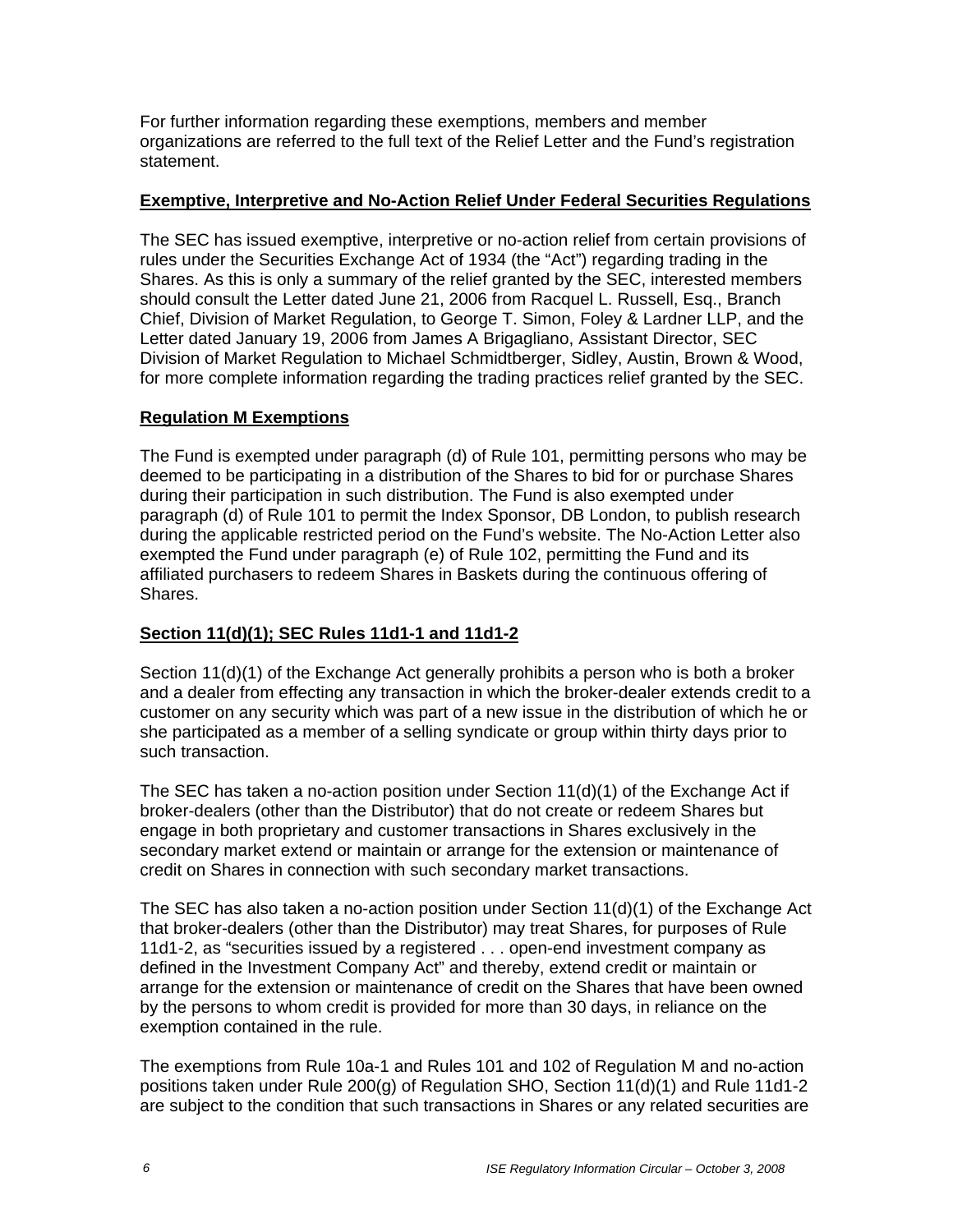not made for the purpose of creating actual, or apparent, active trading in or raising or otherwise affecting the price of such securities. Equity EAMs members are referred to the full text of the No-Action Letters for additional information.

**This Regulatory Information Bulletin is not a statutory Prospectus. Equity EAMs should consult the Trust's Registration Statement, SAI, Prospectus and the Fund's website for relevant information.**